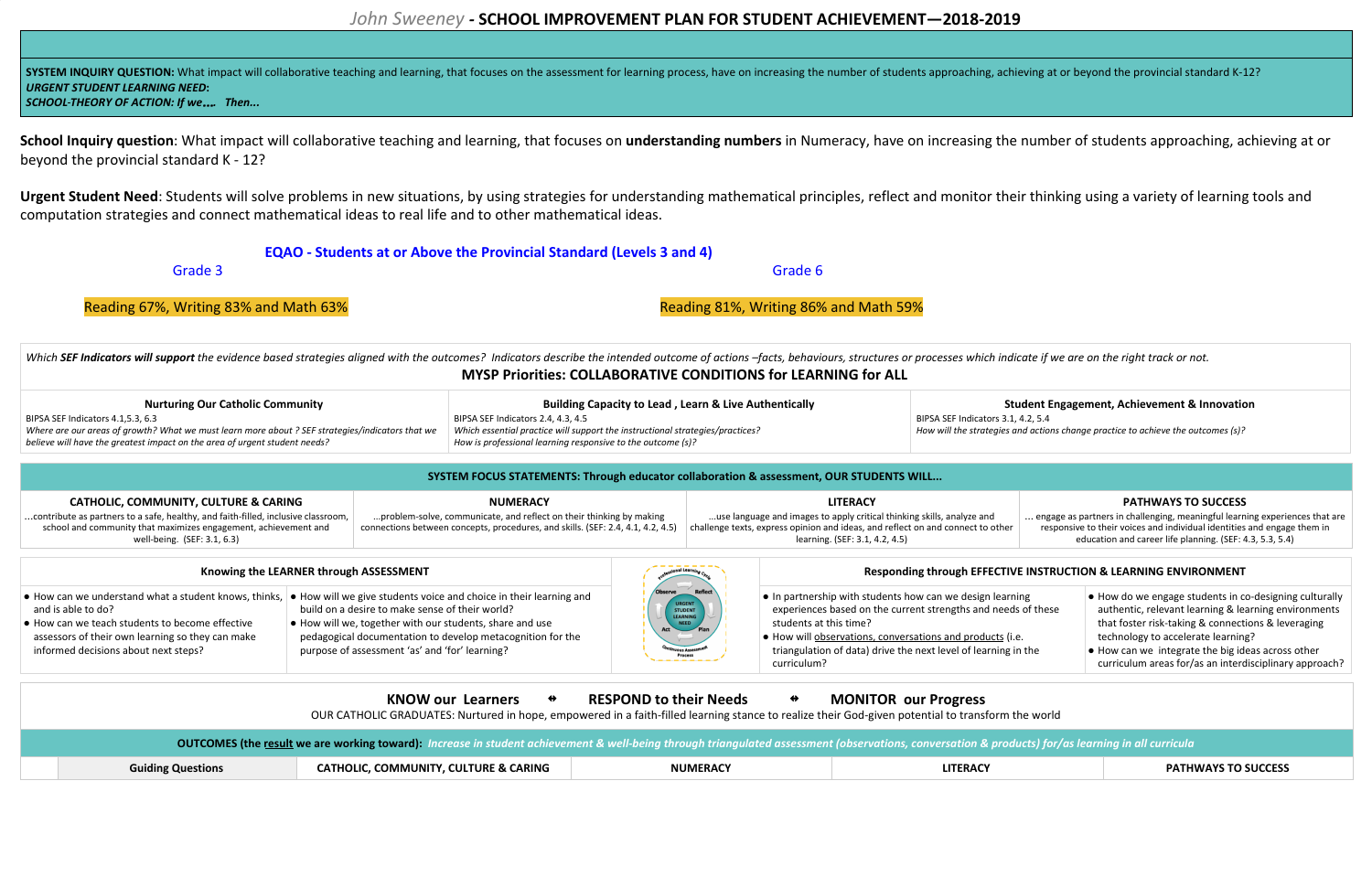# SYSTEM INQUIRY QUESTION: What impact will collaborative teaching and learning, that focuses on the assessment for learning process, have on increasing the number of students approaching, achieving at or beyond the provinci *URGENT STUDENT LEARNING NEED***:**

*SCHOOL THEORY OF ACTION: If we*…*. Then...*

| Student<br>Learning Need | How do you know this is a need?<br>What evidence/data suggests there is a need?<br>(e.g. Ministry policy, achievement data,<br>observations/conversation, contextual data,<br>demographic data, attitudinal data)                                                                                                   | • Teachers are noticing some students need support with<br>the skills to interact socially with one another, and<br>when faced with adversity they are unable to cope and<br>retain relationships. Students should be able to access<br>strategies and tools to independently self regulate<br>before using an adult as a resource.<br>• According to the Resiliency Survey a minority of<br>students are claiming they have positive peer influences<br>at school<br>• Resiliency Survey shows the majority of students feel<br>they are part of a caring community<br>• 58% of our Intermediate students loved or liked<br>Elementary School when they move to Highschool<br>• Transition data from Elementary to secondary and<br>Resiliency data shows the majority of students feel safe<br>at school | Teachers are noticing that students are<br>struggling to apply math knowledge because<br>they don't have a strong foundation when it<br>comes to understanding math sense<br>EQAO results show that approx. half the grade<br>6 students are at or above the provincial<br>standard for numeracy.<br>EQAO results show that 60% of grade 3<br>students are at or above grade level.<br>Teachers are noticing that students continue<br>to need assistance when it comes to checking<br>the reasonableness of their answers/ if their<br>answer makes sense.                                                                        | • Teachers are noticing, and data shows that students are<br>struggling to understand letter sounds in younger<br>grades. This affects students reading in later grades as<br>they are unable to retain the text(s). This also affects<br>their writing because they are lacking phonemic<br>awareness.<br>• According to the Profile Data we are in the top third in<br>the region for lone parent families, immigrant families,<br>and high level of unidentified ELLs and ESLs.<br>. We need to be more effective and deliberate with the<br>process of releasing ELL and ESL to Special Education<br>• Padlet Data/EQAO shows students are struggling with<br>fundamentals of language (strategies to independently<br>access for reading and writing)<br>• Teachers are noticing a gap in Oral Language due to<br>fundamentals. Early Years and Primary can not<br>articulate basic needs with fluency<br>• BLAM scores were low in Oral Language A and B<br>• CAT 4 was low in Reading Comprehension |
|--------------------------|---------------------------------------------------------------------------------------------------------------------------------------------------------------------------------------------------------------------------------------------------------------------------------------------------------------------|------------------------------------------------------------------------------------------------------------------------------------------------------------------------------------------------------------------------------------------------------------------------------------------------------------------------------------------------------------------------------------------------------------------------------------------------------------------------------------------------------------------------------------------------------------------------------------------------------------------------------------------------------------------------------------------------------------------------------------------------------------------------------------------------------------|------------------------------------------------------------------------------------------------------------------------------------------------------------------------------------------------------------------------------------------------------------------------------------------------------------------------------------------------------------------------------------------------------------------------------------------------------------------------------------------------------------------------------------------------------------------------------------------------------------------------------------|------------------------------------------------------------------------------------------------------------------------------------------------------------------------------------------------------------------------------------------------------------------------------------------------------------------------------------------------------------------------------------------------------------------------------------------------------------------------------------------------------------------------------------------------------------------------------------------------------------------------------------------------------------------------------------------------------------------------------------------------------------------------------------------------------------------------------------------------------------------------------------------------------------------------------------------------------------------------------------------------------------|
| Outcome<br>(Result)      | What is the outcome/result you are working<br>towards? How will you measure reaching this<br>outcome?<br>(e.g. monitoring changes in teacher practise?<br>Identifying impact on student achievement,<br>well-being, etc.?)                                                                                          | • By helping students to positively interact with one<br>another, and giving them appropriate strategies or<br>tools, they should begin to self regulate when it comes<br>to solving their own issues. They will learn what it<br>means to positively interact with one another to solve<br>issues and ensure that they can approach conflict<br>resolution effectively.<br>• Speak to students well-being during Division Meeting<br>• Monitor Learning Skills club and make note of repeated<br>visits<br>• Students on the Autism Spectrum will increase their<br>understanding of social norms and practice<br>self-regulation strategies in TeachTown<br>• Our grade 4 and 5 classes are using the GoZen program<br>to support self-regulation and wellness                                           | • By building students' knowledge and skills in<br>numeracy, and giving them a number of strategies<br>that they can rely on for math skills they should be<br>able to more effectively apply their knowledge to<br>new learning.<br>• Students should rely on their math foundation skills<br>to prove the reasonableness of their answers<br>• Students will be able to check the reasonableness of<br>their answer by relying on effective numeracy<br>relationships<br>• By building the capacity of teachers to integrate the<br>Math strands and exploring ways to connect the<br>Math curriculum to real world experiences. | • By building students understanding of words. Students<br>should be able to understand what they are reading<br>and how to independently access reading and writing<br>strategies<br>• Guided reading will be scheduled on timetables<br>regularly and monitored via administration<br>walkthroughs and tracked through teacher formative<br>assessment/encompass<br>• By Increasing the engagement of ELL parents through<br>offering workshops and events which will help them to<br>support student learning and engage with the<br>curriculum<br>• By supporting professional development opportunities<br>which strengthen the classroom teachers'<br>understanding of appropriate accommodations and<br>modifications for ELLs.                                                                                                                                                                                                                                                                     |
| Program<br>Plan          | What will you do to respond to the learning need<br>and reach your outcome? How will you monitor<br>your program implementation?<br>(e.g. What will you INVEST (time, money, staff,<br>resources, technology, partners, etc.)? What will<br>you DO (PD, meetings, assessments, etc.)? How<br>well are you doing it? | <b>Classroom Community Circles</b><br>$\bullet$<br><b>Restorative Practices</b><br>PALS<br>$\bullet$<br>Intramurals<br>$\bullet$<br>Learning Skills Group needs to be re-evaluated to<br>$\bullet$<br>help students focus on positive outcomes for next<br>time<br>When discussing Pathways Planner in<br>$\bullet$<br>Intermediate, focus on resources for where to go                                                                                                                                                                                                                                                                                                                                                                                                                                    | • Number Talks<br>• Utilize the Instructional Coach to support Math<br>learning cycles<br>• Number Strings<br>• Emphasize Math Lead Role (ie reiterate learning at<br><b>Division Meetings)</b><br>• Emphasis on grade and division level collaboration<br>(share ideas)<br>• The use of Knowledgehook                                                                                                                                                                                                                                                                                                                             | • Strong Start<br>• All Star Reading<br>• Older Students for recess buddies in Reading/Writing<br>(ie Intermediates who need Volunteer hours)<br>• Jolly Phonics in Primary and Early Years<br>• Corrective Reading and Empower programs using date<br>to determine student groupings<br>• Empower Spelling and Decoding supports our early<br>learners develop phonetic skills and five strategies to                                                                                                                                                                                                                                                                                                                                                                                                                                                                                                                                                                                                     |

| ws that students are<br>ds in younger<br>g in later grades as<br>. This also affects<br>ng phonemic<br>e in the top third in<br>immigrant families,<br><b>nd ESLs.</b><br>deliberate with the<br>Special Education<br>are struggling with<br>es to independently<br>Language due to<br>ary can not<br>uage A and B<br>ension | Research shows increased student<br>attendance enhances academic<br>achievement.<br>We have noticed a pattern of increased<br>truancy with a small number of students.<br>Families have identified economic<br>challenges at times. This is supported by the<br>demographic data for our community<br>IEP data suggests some students<br>transitioning to high school are working on<br>expectations below grade level.<br>Data suggests a need to strengthen the<br>transition of special needs students from<br>grade to grade and from elementary to<br>secondary                                                                                                                                                                                                                                                                                                                                                                                                                                                                                                                                 |
|------------------------------------------------------------------------------------------------------------------------------------------------------------------------------------------------------------------------------------------------------------------------------------------------------------------------------|------------------------------------------------------------------------------------------------------------------------------------------------------------------------------------------------------------------------------------------------------------------------------------------------------------------------------------------------------------------------------------------------------------------------------------------------------------------------------------------------------------------------------------------------------------------------------------------------------------------------------------------------------------------------------------------------------------------------------------------------------------------------------------------------------------------------------------------------------------------------------------------------------------------------------------------------------------------------------------------------------------------------------------------------------------------------------------------------------|
| of words. Students<br>they are reading<br>eading and writing<br>n timetables<br>stration<br>teacher formative<br>L parents through<br>ch will help them to<br>e with the<br>ment opportunities<br>chers'<br>nmodations and                                                                                                   | • Help families to access supports in the community<br>which support greater economic and mental<br>health wellness (ie. grants, compassionate care<br>response from the school and access to social<br>services through support of social worker).<br>• Utilize positive measures to support increased<br>attendance including social work support and<br>increased student engagement.<br>By building students' capacity to use the IPP<br>$\bullet$<br>Blueprint in grades 7 and 8 to set/monitor<br>personal goals, careers exploration and plan for<br>secondary pathways<br>. Daily living skill classes will increase the students'<br>independence as they prepare for secondary<br>school and enjoying a fuller life in the community<br>By supporting transition meetings for special<br>needs students moving grade to grade which<br>includes parent, student and staff input<br>• By building the capacity of families through the<br>support of the school social worker to encourage<br>regular attendance of students (Recognizing<br>overall school attendance patterns are strong) |
| n Reading/Writing<br>eer hours)<br>ears<br>rograms using date<br>pports our early<br>I five strategies to                                                                                                                                                                                                                    | • May Court Food Services and exploring other<br>programs to meet students' nutritional needs<br>• Parent communication upfront in earlier grades for<br>Transitioning with an IEP to High school (this info is<br>from St. Mary's)<br>• August Special Education Transition Visits with<br>parents, teachers and special education staff.<br>• BLAM results and Running Records will track the<br>success of the Empower Spelling and Decoding                                                                                                                                                                                                                                                                                                                                                                                                                                                                                                                                                                                                                                                      |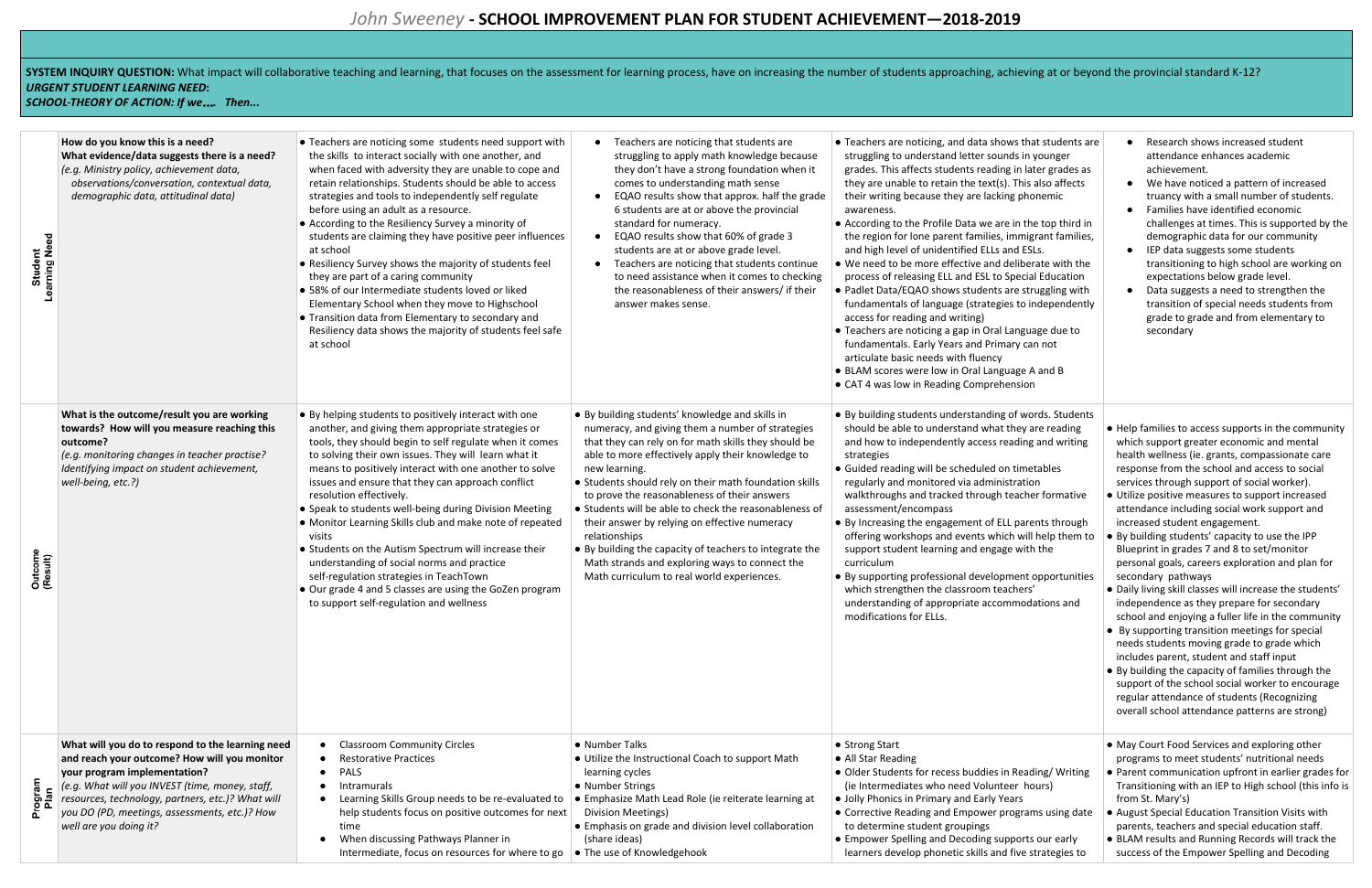SYSTEM INQUIRY QUESTION: What impact will collaborative teaching and learning, that focuses on the assessment for learning process, have on increasing the number of students approaching, achieving at or beyond the provinci *URGENT STUDENT LEARNING NEED***:**

*SCHOOL THEORY OF ACTION: If we*…*. Then...*

| Counsellors, school Chaplain etc)<br>Social Skills in Our Schools Program, Zones of<br>Regulation<br>Bringing in Guest Speakers from the Community<br>to help reiterate strong relationships in and<br>outside of school (i.e., Deacon Shawn, Resource<br>Officer)<br>TeachTown program<br>GoZen program | when experiencing personal difficulties (Guidance $\bullet$ Focus on appropriate thinking strategies to help<br>students understand effective solving strategies (i.e.,<br>additive and multiplicative thinking)<br>• Special Education Teacher support in math classes<br>will enable all students to successfully enter into<br>math discussions, inquiry and problem solving | use for decoding unfamiliar words when reading<br>• Empower Comprehension supports our junior and<br>intermediate students in their fluency and<br>comprehension of texts<br>• Lexia Core 5 will support students in further enhan<br>literacy skills in an engaging and explicit way tailor<br>each student's specific strengths and needs<br>• Power Up will support students in the developmer<br>more complex language skills building on<br>comprehension and understanding |
|----------------------------------------------------------------------------------------------------------------------------------------------------------------------------------------------------------------------------------------------------------------------------------------------------------|---------------------------------------------------------------------------------------------------------------------------------------------------------------------------------------------------------------------------------------------------------------------------------------------------------------------------------------------------------------------------------|----------------------------------------------------------------------------------------------------------------------------------------------------------------------------------------------------------------------------------------------------------------------------------------------------------------------------------------------------------------------------------------------------------------------------------------------------------------------------------|
|                                                                                                                                                                                                                                                                                                          |                                                                                                                                                                                                                                                                                                                                                                                 |                                                                                                                                                                                                                                                                                                                                                                                                                                                                                  |

Our Catholic, Global-Minded Graduates will: Collaborate & Communicate; Think Critically & Problem Solve; Create & Innovate; & Develop Character; Demonstrate Resilience & Perseverance

### students

- Maximize time spent in classrooms and schools for the purpose of collecting, analyzing and responding to evidence of student learning and well-being, and educator practices
- · Support the development of instructional leadership by modeling, coaching, and participating in professional learning at all levels (i.e. Collaborative Inquiry Learning (CILs), Professional Learning Communities (PLCs), e and Network Learning Communities (NLCs)) using evidence-based instructional strategies
- Collaborate with and support schools in the development of their School Improvement Plan (SIP) and incorporation of relevant data
- Provide differentiated support to schools (e.g., instructional teacher support, release time and resources, etc.)
- Assist in connecting the BIPSA, School Effectiveness Framework (SEF), to SIPSA
- Promote formal and informal leadership to support professional learning
- Empower Comprehension results are measured in reporting periods and in class participation
- Reports in the Lexia Core 5 and Power Up will demonstrate the growth for the students in these programs
- Intervention programs result in improved student self esteem and is measure in class participation and engagement

# **STRATEGIES AND ACTIONS FOR BUILDING CAPACITY THROUGH COLLABORATIVE LEARNING**

Increase student achievement and well-being by focusing professional learning on evidence-based instructional strategies, mindfully using a variety of tools and technologies.

### **Superintendent will (from** *Catholic [System-Level](https://cpco.on.ca/files/3813/8446/1850/Catholic_System-Level_Leadership.pdf) Leadership-OLF***)**

- Create an engaging & safe learning environment based on high expectations through the intentional use of the following classroom components: worthwhile tasks, classroom discourse, non-threatening classroom environments, & tools and representations
- Incorporate Ontario Catholic school Graduate Expectations into all planning & learning opportunities
- Provide multiple opportunities via the use of evidence-based instructional practices (*e.g.,* mindful use of strategies for LD, critical thinking, inquiry-based learning, quality questioning, accountable math discourse, learning goals and success criteria, descriptive feedback, assessment & pedagogical-play learning, *etc.*) & tiered interventions
- Participate in PLCs using student data & collaborative inquiry to monitor progress, deepen professional knowledge; understand & use digital technologies, to gather and analyze timely assessment information about student learning to guide instructional approach
- Engage parents/caregivers in supporting educational priorities
- $\bullet$  Engage in the professional learning cycle through co-planning co-teaching and co-debriefing/reflecting within school improvement collaborative learning
- Focus on the consolidation of key concepts to support becoming independent & flexible thinkers.

### **Support Staff will (from** *K-12 School [Effectiveness](https://www.education-leadership-ontario.ca/application/files/5114/9452/3522/K-12_School_Effectiveness_Framework.pdf) Frame*

- Collaborate in the implementation of effective strategi support learning for all students
- Collaborate to support job-embedded professional lea evidence-based instructional strategies
- Respond to system learning needs in a strategic and tir

| rhen reading   |
|----------------|
| our junior and |
| cy and         |

further enhancing licit way tailoring to needs e development

ng on

### **Administrators will (from** *Catholic School Level [Leadership](https://www.education-leadership-ontario.ca/application/files/9814/9452/2789/Catholic_School-Level_Leadership.pdf)***-OLF)**

- Collect, analyze and respond to evidence of student learning and well-being, and educator practices
- Support the development of instructional leadership by modeling, coaching, and taking an active role in school-based professional learning (i.e. Collaborative Inquiry Learning (CILs) and Professional Learning Communities (PLCs), etc., as well as Principal Learning Teams (PLTs) and Network Learning Communities (NLCs)) using evidence-based instructional strategies
- Develop and implement learning cycles based on school and student data/evidence
- Bring current evidence to each network learning session to demonstrate progress made within the inquiry process
- Participate in and provide opportunities for co-planning, co-teaching and co-debriefing/reflecting amongst staff
- Promote formal and informal leadership within the school to support professional learning
- Ensure that learning communities (e.g., PLCs, CILs, NLCs, and Family of Schools (FOS) are in place and evidence of progress is maintained
- Purposefully embed the strategies identified in the Pastoral Plan
- Engage parents/caregivers in supporting educational priorities

**Educators will (from** *K-12 School [Effectiveness](https://www.education-leadership-ontario.ca/application/files/5114/9452/3522/K-12_School_Effectiveness_Framework.pdf) Framework***-OLF):**

# ● Triangulate leading student achievement data to establish responsive instructional goals, & plan & monitor profes learning needs

| lish                | <b>Students will:</b>                                                                                                                   |
|---------------------|-----------------------------------------------------------------------------------------------------------------------------------------|
| ssional             | • Believe they can learn, progress and achieve                                                                                          |
| anning,             | • Understand what they need to do to be successful<br>in independent numeracy and literacy tasks (robust<br>tasks and success criteria) |
|                     | • Explore and reflect on interests, strengths, skills,                                                                                  |
| students in         | and education/career/life aspirations                                                                                                   |
|                     | • Believe their learning and well-being are supported                                                                                   |
|                     | • Feel supported in their learning goals                                                                                                |
|                     | • Students will read for pleasure                                                                                                       |
|                     |                                                                                                                                         |
| <u>ework</u> -OLF): |                                                                                                                                         |
| ies that will       |                                                                                                                                         |
|                     |                                                                                                                                         |
| rning of            |                                                                                                                                         |
|                     |                                                                                                                                         |
| nely fashion        |                                                                                                                                         |
|                     |                                                                                                                                         |
|                     |                                                                                                                                         |
|                     |                                                                                                                                         |
|                     |                                                                                                                                         |
|                     |                                                                                                                                         |
|                     |                                                                                                                                         |
|                     |                                                                                                                                         |